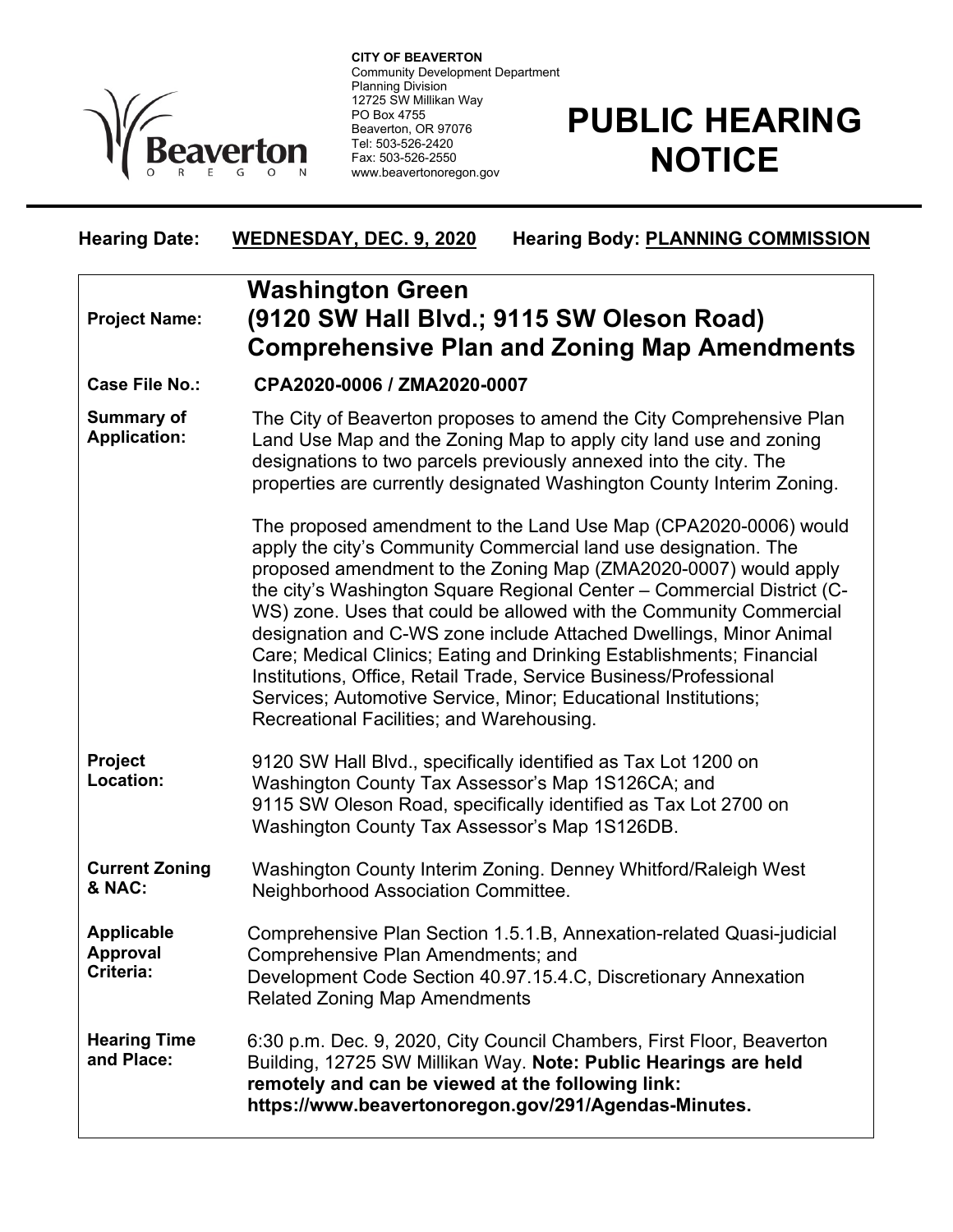| <b>Staff Contact:</b>  | Brian Martin, AICP, Long Range Planning Manager, 971-708-8894,<br>bmartin@beavertonoregon.gov.                                                                                                                                                                                                                                                                                                                                                                                                                                                                                                                                                                                                                                                                                                                                                                   |
|------------------------|------------------------------------------------------------------------------------------------------------------------------------------------------------------------------------------------------------------------------------------------------------------------------------------------------------------------------------------------------------------------------------------------------------------------------------------------------------------------------------------------------------------------------------------------------------------------------------------------------------------------------------------------------------------------------------------------------------------------------------------------------------------------------------------------------------------------------------------------------------------|
| How to<br>Participate: | Given the current COVID-19 crisis the City of Beaverton strongly<br>encourages submitting written public testimony via email to the<br>project planner. However, visitor comments and public hearing<br>testimony can be provided in the following ways:<br>In writing via email to the project planners<br>$\bullet$<br>bmartin@beavertonoregon.gov or<br>mailboxceddplanning@beavertonoregon.gov.<br>In writing via mail to project planner to PO Box 4755, Beaverton,<br>$\bullet$<br>OR 97076<br>Over the phone during the live Planning Commission meeting by<br>$\bullet$<br>calling 503-755-9544.<br>In person on a video link. The Planning Commission Meeting can<br>$\bullet$<br>be viewed from the Beaverton Building Council Chambers, and in-<br>person public hearing testimony may be provided on a computer<br>set up in the Beaverton Building. |

\*\*\*NOTE: The City of Beaverton has declared a State of Emergency due to COVID-19 and the Community Development Department is closed to the public until further notice. The Community Development Department is evaluating temporary changes to processes and procedures to respond appropriately to the COVID-19 State of Emergency and is committed to ensuring that the land use review process continues to fulfill the requirements of state and local law while protecting the health and wellbeing of the community.\*\*\*

Pursuant to Section 50.83 of the Beaverton Development Code, written comments or exhibits submitted prior to the hearing to be submitted by staff at the hearing must be **received by the project planner no later than 4:30 p.m. Dec. 9, the day of the scheduled hearing**. **To be made a part of the written staff report, correspondence needs to be received by Nov. 27, 2020.** All written testimony provided prior to the meeting will be provided to Planning Commission prior to their decision. Please reference the Case File Number and Project Name in your written comments. Comments are encouraged be provided comment via email to bmartin@beavertonoregon.gov.

A copy of all documents and evidence submitted by or on behalf of the applicant, and applicable review criteria, are available for inspection. Please contact the project planner for more information or to view documents electronically. A copy of the staff report will be available for inspection at no cost at least seven (7) calendar days before the hearing. A copy of any or all materials will be provided at a reasonable cost. A copy of the staff report may also be viewed online at: www.beavertonoregon.gov/DevelopmentProjects.

Staff strongly encourages you to participate in the public process by reviewing documents online and viewing the public meeting at https://www.beavertonoregon.gov/291/Agendas-Minutes. If you do not have the technology to view documents, watch, or participate in the meeting, please contact the project planner for additional support.

The Planning Commission shall conduct hearings in accordance with adopted rules of procedure and shall make a decision on the development application after the hearing closes. Failure to raise an issue in a hearing, by testifying in person or by letter, or failure to provide statements or evidence with sufficient specificity to afford the decision making authority an opportunity to respond to such issue, precludes appeal to the Land Use Board of Appeals on the issue.